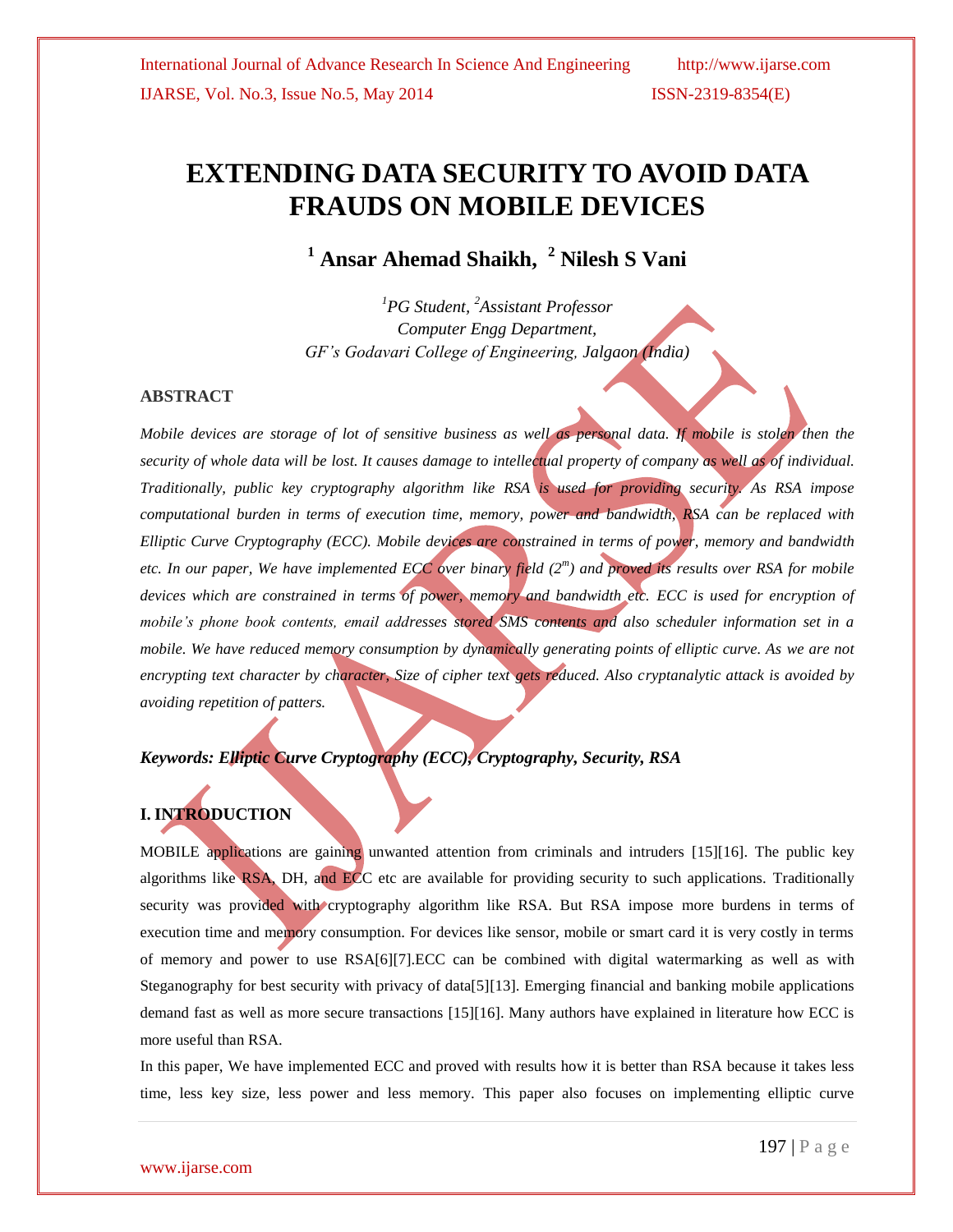cryptography over binary field (2m) and using it for encryption of mobiles crucial data like phonebook contents, email addresses stored, SMS contents and also scheduler information set in a mobile. Finally ECC performance is compared with RSA. The implementation is checked on mobile operating system like Android.

In our paper, Section 2 gives theory of using elliptic curves for cryptography. Section 3 explains the work done with ECC in literature. Section 4 explains method used for implementation of ECC. In section 5, experimental results are given. And in section 6 I have concluded the paper.

### **II. ELLIPTIC CURVE THEORY**

Elliptic Curve Cryptography (ECC) is a public key cryptography proposed by two scientists Kobitz and Miller [1][2]. The security of ECC is lies on discrete logarithm problem. It is a full exponential algorithm which is very difficult to break. ECC gives same level of security that of RSA with less key size for example 160 bits key of ECC is equivalent with 1024 bits key of RSA. Elliptic Curve cryptography is based on elliptic curve equation. Any elliptic curve over binary field is given by equation[3]

y2+xy=x3+ax+b …………………………….(I)

Here a, b are constants .User can change values of a and b to get different elliptic curve equations. These a and b should satisfy following constraint,

16a2+47b3 should not be equal to zero.

Any elliptic curve over prime field is given by equation [3]

y2=x3+ax+bmod p………………………….(II)

Here a, b and p are constants. p is a prime number which is used for limiting number of points on the curve. More is the value of p, more points will be generated and more will be the security.

How this elliptic curve is used for cryptography is explained in section 4. Table 1 gives comparison between ECC and RSA which is taken from cert.com website [17] [18].

### **TABLE 1**

#### **Key Sizes In Bits With Equivalent Security Levels**

| <b>Times</b> to | ECC | DH/DSA/    | RSA/ECC         |
|-----------------|-----|------------|-----------------|
| break in        |     | <b>RSA</b> | <b>Key Size</b> |
| MIPS years      |     |            | Ratio           |
| 104             | 106 | 512        | 5:1             |
| 108             | 132 | 768        | 6:1             |
| 1011            | 160 | 1024       | 7:1             |
| 1020            | 210 | 2048       | 10:1            |
| 1078            | 600 | 21000      | 35:1            |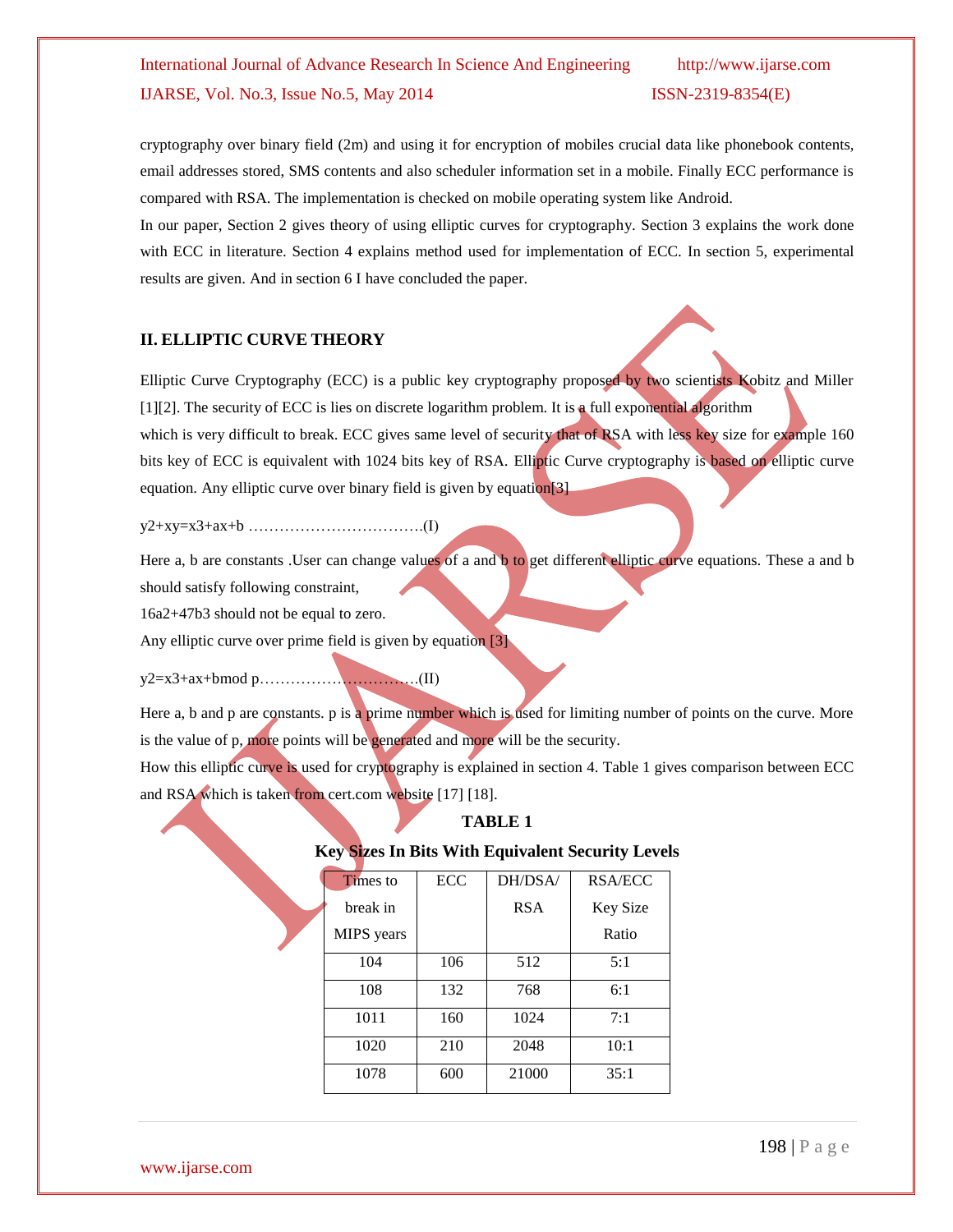#### **III. RELATED WORK**

In literature many authors have tried to exhibit the advantages of ECC over RSA. B.Muthukumar, Dr. S.Jeevanantharr explained Design of an Efficient Elliptic Curve Cryptography Coprocessor [8].It has explained point doubling, point addition and point multiplication operation .It is a hardware device and in my paper software implementation ECC is given. Multithreading Elliptic Curve Cryptosystem implemented by Uma S.Kanniah and Azman Samsudin from Universiti Sains Malaysia. They have used two parallel mathematical algorithms, Karatsuba and Montgomery for elliptic curve point multiplication<sup>[9]</sup>. But these two algorithms are complex to implement and slower for large number multiplication. For multithreading we can use java threads to reduce the complexity.

Concurrent Algorithm For High-speed Point Multiplication in Elliptic Curve Cryptography implemented by Jun-Hong Chen, Ming-Der Shieh and Chien-Ming Wu,Taiwan employed the nonadjacent form of a binary sequence to reduce the number of 1's in an operand so as to decrease the total number of addition in ECC encryption/decryption[10]. But It need an extra memory space to store an intermediate point, but it can achieve 100% hardware utilization. Memory space usage is reduced in my implementation.

Hai Yan and Zhijie Jerry Shi has given software implementation of ECC over 8-bit processor[11]. They have explained implementation on different word size processors.

### **IV. PROPOSED METHOD**

The proposed model is given below





In Fig 1, model for mobile security is shown. The user is authenticated with his PIN numbers. All the data on mobile internal memory as well as on storage card is stored in encrypted form. The data I am considering here includes Contact details, email addresses stored in mobile memory as well as SMS and scheduler contents.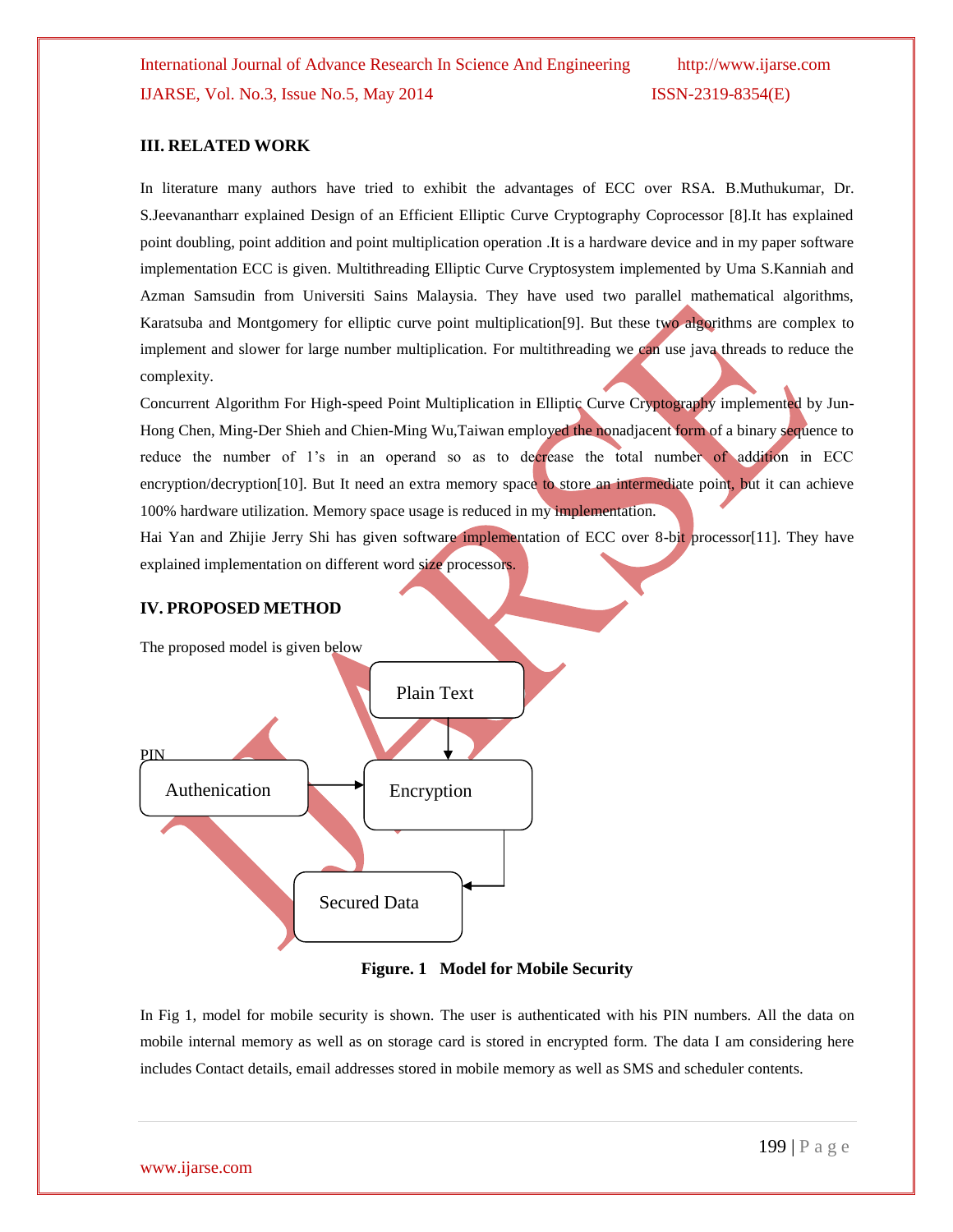For encryption as a key PIN number is used. Though mobile is stolen by somebody, then it is not possible to use or read data on that mobile without PIN. As mobile devices are resource constrained devices in terms of memory and power, RSA is not feasible for them. So, for encryption light weight elliptic curve cryptography is used. In Fig 2. Development environment used for ECC implementation is given. ECC is implemented in Java with Eclipse IDE and executed on Android SDK emulator. The same jar and jad file can be executed on Windows Mobile also.

ECC Program



### **Figure. 2 ECC Development environment for Mobile**

In Elliptic Curve Cryptography, to convert plain text into cipher text, following steps are executed.

- 1. Convert Text into ASCII Format.
- 2. Generate points on Elliptic curve
- 3. Generate keys of Users
- 4. Encrypt Text

The detailed Elliptic Curve Cryptography Algorithm is given below. In this paper I modified the work proposed by [4] to ECC implementation with threads. Elliptic curve cryptography starts with generating points of a curve.

### **4.1 Generate points of a curve**

Algorithm gen\_points (a,b,p){

 $x=0$ 

while  $(x < p)$ {

Put values of a, b and x in equation  $y2+xy=x3+ax+b$ 

Find roots of the equation  $y2+xy=x3+ax+b$ 

//All values of(x,y) gives different points on elliptic curve.} }

### **4.2 Generate keys of a Mobile User**

Suppose there are two users A and B. Following algorithm is used for generating keys.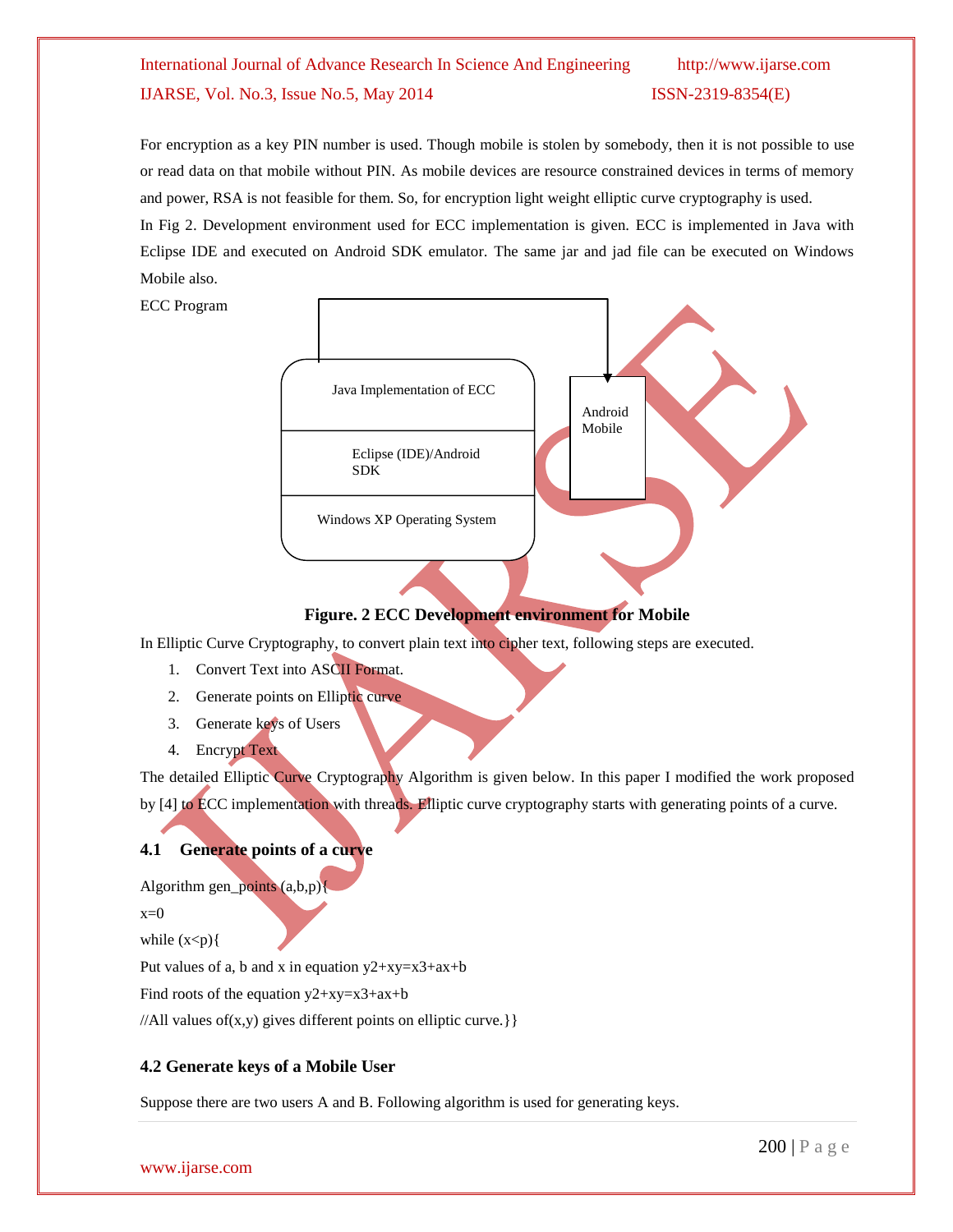Algorithm Generate\_keys\_Mobile(){

Step 1:User A will select PIN number of mobile KA as a private key.

Step 2: Select generator point G from the curve points such that Point G is having small x and y coordinates.

Step 3: To generate public key kAp multiply KA with G using point\_mult() algo.

#### **4.3 Point Multiplication in ECC**

To multiply any number K with point  $p(x,y)$  I repetitively apply point doubling and addition operations.

Algorithm Point\_mult(){ For doubling a point(2p) use following formulae  $S = [(3x 2 + a)/2yp] \text{ mod } p$ Then 2p has coordinates (XR, YR) given by:  $XR = (S2 - 2 x) \text{ mod } p$  $YR = [S (x - XR) - y] \mod p$ To determine 3P, I use  $P + 2P$ , treating  $2P = Q$ . Here P has coordinates  $(x, y)$ ,  $Q = 2P$  has coordinates  $(XQ, yQ)$ .  $s=[(yQ-y)/(XQ-x)]/mod p$  $P+Q=-R$  $XR = (s2-x-XQ) \mod p$ 

 $YR = (S(x-XR)-y) \mod p$ 

#### **4.4 Encryption on Mobile**

1) Encryption of contact details, email addresses and scheduler contents

Algorithm Encrypt\_Text(){

- 1. Access Contact details stored on mobile memory
- 2. Convert Contact details into its ASCII format
- 3. Select any point pm from generated points of a elliptic curve
- 4. Multiply ascii value with pm to get another point pm1 using Point\_mult algo
- 5. Cipher text will be {kG,pm1+k\*kAp}

Repeat above steps for encryption of email addresses as well as scheduler contents stored on mobile memory

}

2) Encryption of SMS contents

Whole SMS will not be encrypted .To reduce time of encryption, the confidential part of SMS only converted into encoded form.

Algorithm Encrypt\_ SMS ( ) {

Access SMS stored in Inbox Memory

Search sender"s contact details in SMS using pattern search method.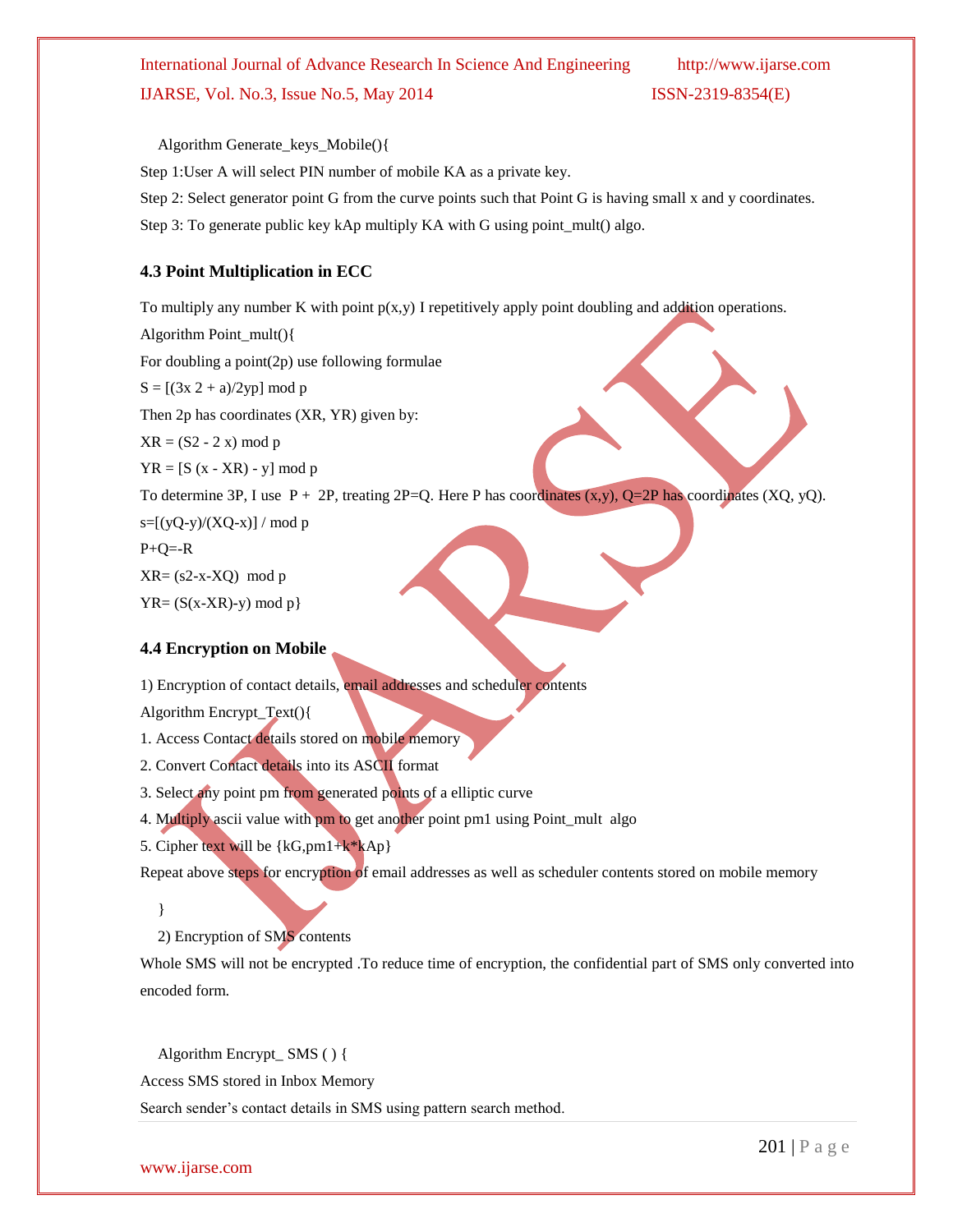Convert searched details into its ASCII format Select any point pm from generated points of a elliptic curve Multiply ASCII value with pm to get another point pm1 using Point\_mult algo Cipher text will be  $\{kG, pm1+k*kAp\}$ 

}

### **4.5 Decrypting Text on mobile**

Algorithm Decrypt\_text\_mobile (){

Take Cipher text will be {kG,pm1+k\*kAp}

Calculate pm=pm1+k\*kAp-kbkG}

The above implementation of ECC is shown below in Fig 3. First elliptic curve is selected by taking different values of a, b and m. Then points and keys are generated. For generation key users PIN number will is considered. Lastly using keys and points, data on mobile like contact numbers, SMS contents, Email Addresses and Scheduler information converted into cipher text using point multiplication method.



In above implementation of ECC, I have experimented some new things. After point generation of elliptic curve, instead of storing all points of the curve, in my implementation I have computed coordinates of the point whenever I need it. It saves the memory space required for ECC

We have converted whole plain text into ASCII value and then it is converted into point of a curve. The benefit of this method is avoiding repetition of cipher text block. So, cryptanalytic attack is not possible. Also size of cipher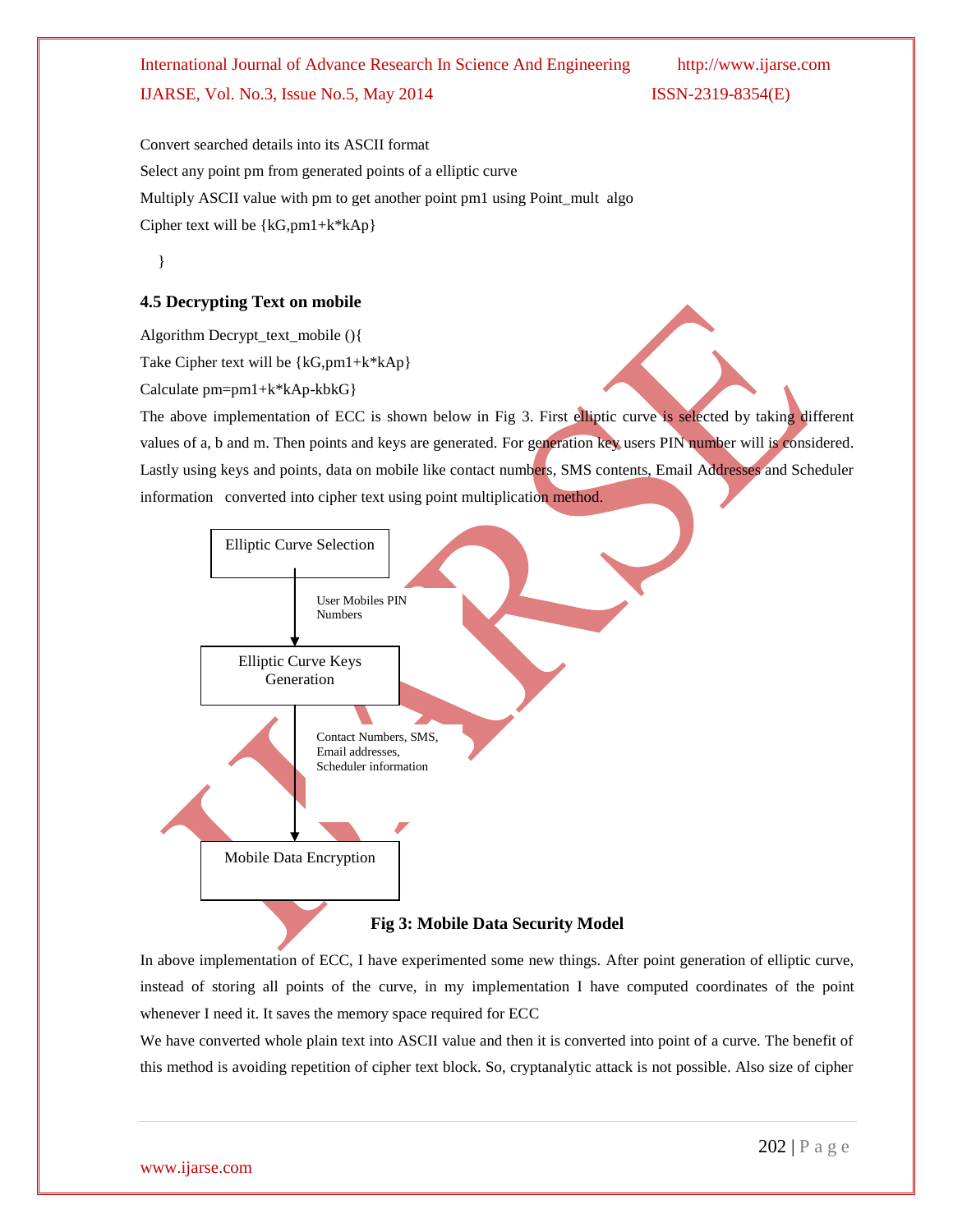text is reduced resulting less storage space requirement which is beneficial for resource constrained devices like mobile.

#### **V EXPERIMENTAL RESULTS**

ECC implementation is done on GF(2m).ECC algorithm is implemented in Java. It is tested on Android which is one of the popular smart phone Operating system. In Fig 5 and Fig 6, ECC is compared with RSA by varying key size and data size respectively. In Fig 5, We can see RSA's excution time is less than ECC when key size is small. When key size become greater than 512 bits then RSA execution time increases than ECC. Security is increased by increasing number of bits in key size.



**Fig. 5 Performance Comparison of ECC with RSA by varying Key Size on Android 2.1**

In Fig.6, RSA's execution time is compared with ECC by varying Data Size. There is no greater effect on RSA if I increase Data size while ECC performance is exponential.



#### **Fig.6. Performance Comparison of ECC with RSA by varying Data Size on Android 2.1**

### **VI. DISCUSSION AND CONCLUSION**

In this paper, I have implemented ECC in java for Android 2.1 SDK emulator. Machine configurations are Intel Core2 Duo CPU, 1.18GHz, 0.99GB RAM. Eclipse IDE is used for developing ECC in java. It is found that ECC takes less execution time than RSA when key size becomes greater than 512 bits. For comparison Equivalent key